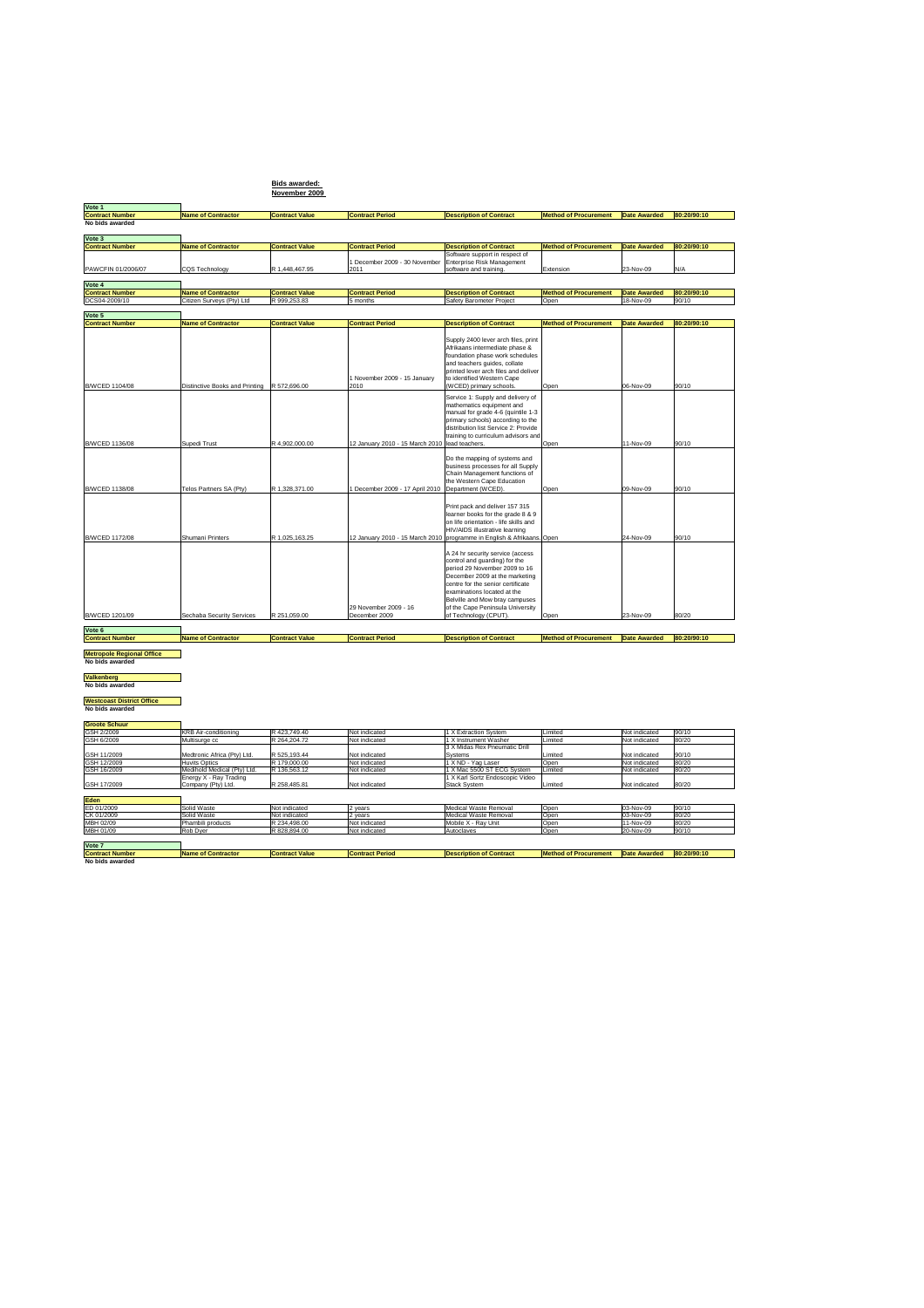| Vote 8                 | <b>Name of Contractor</b>                               | <b>Contract Value</b> | <b>Contract Period</b> |                                                                  | <b>Method of Procurement</b> | <b>Date Awarded</b> | 80:20/90:10   |
|------------------------|---------------------------------------------------------|-----------------------|------------------------|------------------------------------------------------------------|------------------------------|---------------------|---------------|
| <b>Contract Number</b> |                                                         |                       |                        | <b>Description of Contract</b><br>Approval for the extension and |                              |                     |               |
|                        |                                                         |                       |                        | expansion of the service level                                   |                              |                     |               |
|                        |                                                         |                       |                        | agreement concluded with BKS                                     |                              |                     |               |
|                        |                                                         |                       |                        | (Pty) Ltd as project management                                  |                              |                     |               |
|                        |                                                         |                       |                        | for the building of 351 top                                      |                              |                     |               |
|                        |                                                         |                       |                        | structures and the                                               |                              |                     |               |
|                        |                                                         |                       |                        | completion/augmentation of                                       |                              |                     |               |
|                        |                                                         |                       |                        | services on the mama's housing                                   |                              |                     |               |
| Ltd 16/2009/2010       | BKS (Pty) Ltd                                           | R 511,658.20          | 1 year                 | project, Pelican Park.<br>Approval for the appointment of        | .imited                      | 12-Nov-09           | 90/10         |
|                        |                                                         |                       |                        |                                                                  |                              |                     |               |
|                        |                                                         |                       |                        | Chippa Investment Holdings CC to                                 |                              |                     |               |
|                        |                                                         |                       |                        | provide security services on the<br>N2 Gateway and Mandela Park  |                              |                     |               |
|                        | Chippa Investment Holdings                              |                       |                        | housing projects under urgent                                    |                              |                     |               |
| Ltd 17/2009/2010       |                                                         | R 4,207,350.00        | 4 months               | circumstances                                                    | Limited                      | 30-Nov-09           | 90/1C         |
|                        |                                                         |                       |                        |                                                                  |                              |                     |               |
| Vote 9                 |                                                         |                       |                        |                                                                  |                              |                     |               |
| <b>Contract Number</b> | <b>Name of Contractor</b>                               | <b>Contract Value</b> | <b>Contract Period</b> | <b>Description of Contract</b>                                   | <b>Method of Procurement</b> | <b>Date Awarded</b> | 80:20/90:10   |
| No bids awarded        |                                                         |                       |                        |                                                                  |                              |                     |               |
|                        |                                                         |                       |                        |                                                                  |                              |                     |               |
| Vote 10                |                                                         |                       |                        |                                                                  |                              |                     |               |
| <b>Contract Number</b> | <b>Name of Contractor</b>                               | <b>Contract Value</b> | <b>Contract Period</b> | <b>Description of Contract</b>                                   | <b>Method of Procurement</b> | <b>Date Awarded</b> | 80:20/90:10   |
|                        |                                                         |                       |                        | Road Surface Repairs on Main                                     |                              |                     | 90/10         |
| R/MT 925/2009          | Amandla GCF Construction                                | R 969,450.30          | Not indicated          | Road 279, Viljoens Pass<br>Mowing and Cutting of grass and       | Oper                         | 18-Nov-09           |               |
|                        |                                                         |                       |                        | shrubs on Main Road 187.                                         |                              |                     |               |
| R/MT 917/2009          | Upward Spiral 1113                                      | R 379,568.70          | Not indicated          | <b>Bottelary Road</b>                                            | Open                         | 24-Nov-09           | 90/10         |
|                        |                                                         |                       |                        | Supply & Delivery of Eighty (8)                                  |                              |                     |               |
|                        |                                                         |                       |                        | Canopies, Half Length Truck,                                     |                              |                     |               |
| R/M 39/2009            | <b>BC Fibre Products</b>                                | R 23,937.50           | Not indicated          | Fibre Glass, 8 to 10 Seater                                      | Open                         | 18-Nov-09           | 80/20         |
| S142/09                | Distinctive Choice 308 cc                               | R 469,067.82          | Not indicated          | Repairs to highest & streetlights                                | Open                         | 4-Nov-09            | 80/20         |
|                        | Patkum Construction cc t/a KP                           |                       |                        | Final completion of Malmesbury                                   |                              |                     |               |
| S107/09                | Construction                                            | R 5,204,521.62        | Not indicated          | Forensic Pathology Laboratory                                    | Open                         | 10-Nov-09           | 90/10         |
|                        | Bambana Management                                      |                       |                        | Final completion of Worcester                                    |                              |                     |               |
| S108/09                | Services (Pty) Ltd                                      | R 5,846,866.20        | Not indicated          | Forensic Pathology Laboratory                                    | Open                         | 10-Nov-09           | 90/10         |
| S109/09                | Bambana Management<br>Services (Pty) Ltd                | R 5,580,268.08        | Not indicated          | inal completion of Paarl Forensic<br>Pathology Laboratory        | Open                         | 10-Nov-09           | 90/10         |
|                        |                                                         |                       |                        | Repairs and renovations to air                                   |                              |                     |               |
| S135/09                | luro Piping                                             | R 2,498,250.98        | Not indicated          | handling units of F-block                                        | Open                         | 10-Nov-09           | 90/10         |
|                        | Khapukha Building & Civils and                          |                       |                        |                                                                  |                              |                     |               |
|                        | Devcor Property Development                             |                       |                        | Replacement of existing school                                   |                              |                     |               |
| S067/09                |                                                         | R 21,841,095.00       | Not indicated          | including electrical                                             | Open                         | 13-Nov-09           | 90/10         |
|                        |                                                         |                       |                        | Construction of ten brick & motar                                |                              |                     |               |
| S156/09                | Abrach Construction cc                                  | R 5,495,628.00        | Not indicated          | classrooms                                                       | Open                         | 13-Nov-09           | 90/10         |
|                        | <b>Brouwers Property</b>                                |                       |                        | Construction of ten brick & motar                                |                              |                     |               |
| S158/09                | Development<br>O Fouten and Sons t/a Phase              | R 1,691,965.06        | Not indicated          | classrooms<br>Construction of ten brick & motar                  | Open                         | 13-Nov-09           | 90/10         |
| S161/09                | Flectrical                                              | R 2,976,000.00        | Not indicated          | classrooms                                                       | Open                         | 13-Nov-09           | 90/10         |
|                        | O Fouten and Sons t/a Phase                             |                       |                        | Construction of twelve brick &                                   |                              |                     |               |
| S162/09                | Electrical                                              | 8,156,000.00          | Not indicated          | nortar classroom:                                                | Open                         | 13-Nov-09           | 90/10         |
|                        | Mhlonhlorhi Business                                    |                       |                        |                                                                  |                              |                     |               |
| S115/09                | Enterprise                                              | R 37,159,077.35       | Not indicated          | Revitalisation and additions                                     | Open                         | 16-Nov-09           | 90/10         |
|                        | Linamandla Business                                     |                       |                        |                                                                  |                              |                     |               |
| S140/09                | Enterprise                                              | 315,300.00            | Not indicated          | Replace roof and internal repairs                                | Open                         | 17-Nov-09           | 80/20         |
|                        |                                                         |                       |                        | Construction of ten brick & motar                                |                              |                     |               |
| S163/09                | Abrach Construction cc                                  | R 5,080,763.00        | Not indicated          | dassrooms                                                        | Open                         | 17-Nov-09           | 90/10         |
|                        |                                                         |                       |                        | Installation of a fire detection and                             |                              |                     |               |
|                        |                                                         |                       |                        | ntercom system and an                                            |                              |                     |               |
| S214/09                | Secure Electronics                                      | R 654,526.78          | Not indicated          | emergency response panic alarm Limited                           |                              | 17-Nov-09           | 90/10         |
|                        |                                                         |                       |                        | Upgrade of fire detection and gas                                |                              |                     |               |
| S215/09                | Secure Electronics                                      | R 1,723,441.74        | Not indicated          | suppression system                                               | Limited                      | 17-Nov-09           | 90/10         |
|                        | My Quest Trading 13 cc t/a                              |                       |                        |                                                                  |                              |                     |               |
| S101/09                | njongo Construction                                     | R 468,711.00          | Not indicated          | Erect new perimeter fence                                        | Open                         | 19-Nov-09           | 90/10         |
|                        | Juro Piping cc & Scitten                                |                       |                        |                                                                  |                              |                     |               |
| S119/09                | Painters Joint Venture<br>My Quest Trading 13 cc t/a    | R 1,998,400.00        | Not indicated          | Refurbishment of ward D1                                         | Open                         | 19-Nov-09           | 90/10         |
| S129/09                | Injongo Construction                                    | R 457,995.00          | Not indicated          | Repairs ad renovations                                           | Open                         | 19-Nov-09           | 90/10         |
|                        | <b>Brouwers Property</b>                                |                       |                        | Grade R classrooms (Brick and                                    |                              |                     |               |
| S159/09                | Development                                             | R 3,341,240.40        | Not indicated          | Mortar)                                                          | Open                         | 19-Nov-09           | 90/10         |
|                        |                                                         |                       |                        |                                                                  |                              |                     |               |
|                        | Specialised Panel                                       |                       |                        | Manufacture, deliver and placing                                 |                              |                     |               |
| S165/09                | Manufacturing                                           | R 8,817,388.70        | Not indicated          | of 29 mobile classrooms                                          | Open                         | 19-Nov-09           | 90/10         |
| S086/09                | Spick & Span Cleaning                                   | R 349,088.77          | Not indicated          | Cleaning of vacant properties                                    | Open                         | 19-Nov-09           | 80/20         |
|                        | West Coast Property                                     |                       |                        | General building repairs including<br><b>Hectrical</b>           |                              | 23-Nov-09           | 90/10         |
| S151/09                | Developers cc                                           | R 552,850.98          | Not indicated          |                                                                  | Open                         |                     |               |
| S087/09                | Dynamic Flooring cc                                     | 164,161.00            | <b>Not indicated</b>   | Repairs and renovations internally                               | Open                         | 24-Nov-09           | 80/20         |
| S128/09                | Dynamic Flooring cc                                     | R 306,000.00          | Not indicated          | Replacement of carpet tiles                                      | Open                         | 24-Nov-09           | 80/20         |
|                        |                                                         |                       |                        | Replace steam lines, condensate                                  |                              |                     |               |
| S154/09                | Roy's Oil and Gas                                       | R 594,399.42          | Not indicated          | anks and conveyor                                                | Open                         | 24-Nov-09           | 90/10         |
|                        |                                                         |                       |                        | Upgrade main L.T switches and                                    |                              |                     |               |
| S167/09                | Sizisa Ukhanyo                                          | R 375,002.81          | Not indicated          | distribution boards in basement                                  | Open                         | 24-Nov-09           | 80/20         |
|                        | <b>Simpsons Suppliers Building</b><br>and Electrical    |                       | Not indicated          | Replace LT Main Switches                                         |                              | 24-Nov-09           | 80/20         |
| S173/09                |                                                         | R 239,609.60          |                        | Installation of fire hydrants and                                | Open                         |                     |               |
|                        |                                                         |                       |                        | sprinkler system on thatch roof                                  |                              |                     |               |
| S175/09                | All Fire and Marine Services cc R 1,170,082.20          |                       | Not indicated          | houses                                                           | Open                         | 24-Nov-09           | 90/10         |
|                        |                                                         |                       |                        | Repairs and renovations to ward                                  |                              |                     |               |
| S116/09                | Premier Attraction 145 cc                               | R 1,229,037.42        | Not indicated          | M7 & M8                                                          | Open                         | 30-Nov-09           | 90/10         |
|                        |                                                         |                       |                        | iuppiy, delivery and monitoring d                                |                              |                     |               |
|                        |                                                         |                       |                        | water treatment chemicals for the                                |                              |                     |               |
| S179/09                | <b>Gauteng Water Treatment</b>                          | R 301,302.00          | Not indicated          | air-conditioning systems                                         | Open                         | 30-Nov-09           | 80/20         |
| S149/09                | Distinctive Choice 308 cc                               | 399,612.24            | Not indicated          | Repairs and renovations to clinic                                | Open                         | 30-Nov-09           | 30/20         |
|                        |                                                         |                       |                        | General repairs and renovations                                  |                              |                     |               |
| S150/09                | <b>Bosman and Andrews Builders</b>                      | R 1,385,264.95        | Not indicated          | including electrical                                             | Open                         | 30-Nov-09           | 90/10         |
|                        |                                                         |                       |                        | General building repairs including                               |                              |                     |               |
| S152/09                | Sugarberry Trading 187 cc                               | R 591,060.36          | Not indicated          | <b>Hectrical</b>                                                 | Open                         | 30-Nov-09           | 90/10         |
|                        |                                                         |                       |                        | General building repairs including                               |                              |                     |               |
| S153/09                | Greystone Trading 352 cc<br>Rafeeq Builders, Painting & | R 620,103.00          | Not indicated          | lectrical                                                        | Open                         | 30-Nov-09           | 90/10         |
| S155/09                | Maintenance                                             |                       | Not indicated          | General building repairs including<br>electrical                 | Open                         | 30-Nov-09           | 90/10         |
|                        | Silver Solutions 899 cc t/a                             | R 824,454.84          |                        |                                                                  |                              |                     |               |
| S166/09                | <b>Silvatech Electrical Services</b>                    | R 328,023.78          | <b>Not indicated</b>   | Replace main LT main switches                                    | Open                         | 30-Nov-09           | 80/20         |
| S127/09                | Distinctive Choice 308 cc                               | R 852,960.10          | Not indicated          | Upgrade                                                          | Open                         | 30-Nov-09           | 90/10         |
|                        |                                                         |                       |                        |                                                                  |                              |                     |               |
| S197/09                | <b>Contact Electrical Services</b>                      | 3 547,673.22          | Not indicated          | <b>Electrical repairs and renovations</b> Open                   |                              | 30-Nov-09           | 80/20         |
| G36/09                 | Bright Idea Projects 1518 cr                            | R 294,498.48          | Not indicated          | Jpgrade of solar energy                                          | Open                         | 3-Nov-09            | 80/20         |
| G37/09                 | MC Multi Services cc                                    | R 347,428.14          | Not indicated          | Flectrical R & R to building                                     | Open                         | 3-Nov-09            | 80/20         |
| G33/09                 | Frikkie Cronje Bouers                                   | R 489,144.36          | Not indicated          | Repairs and Renovations                                          | Open                         | 18-Nov-09           | 90/10         |
|                        |                                                         |                       | Not indicated          | General Building Repairs and                                     |                              | 26-Nov-09           |               |
| G31/09                 | <b>Sribbon Trading 26 cc</b>                            | R 312,159.75          |                        | Renovations<br>General repairs and renovations                   | Open                         |                     | 80/20         |
| G35/09                 | Sribbon Trading 26 cc                                   | R 1,755,112.08        | <b>Vot indicated</b>   | ncluding electrical                                              | Open                         | 26-Nov-09           | 90/10         |
|                        | Bright Idea Projects 1518 cc                            | R 424,419.15          | Not indicated          | Standby generator                                                | Open                         | 26-Nov-09           | 80/20         |
|                        |                                                         |                       |                        |                                                                  |                              |                     |               |
| G39/09                 |                                                         |                       |                        |                                                                  |                              |                     |               |
| G40/09                 | <b>Transform Construction</b>                           | R 317,868.48          | Not indicated          | Electrical repairs and renovations Open                          |                              | 26-Nov-09           | 80/20         |
|                        |                                                         |                       |                        |                                                                  |                              |                     |               |
|                        |                                                         |                       |                        | Legal support to Public Transport                                |                              |                     |               |
| N/A                    | SAHA                                                    | R 2,034,023.32        | Not indicated          | Operator Grant and Development<br>of Fare Management System      | Limited                      | 9-Sep-09            | Not indicated |